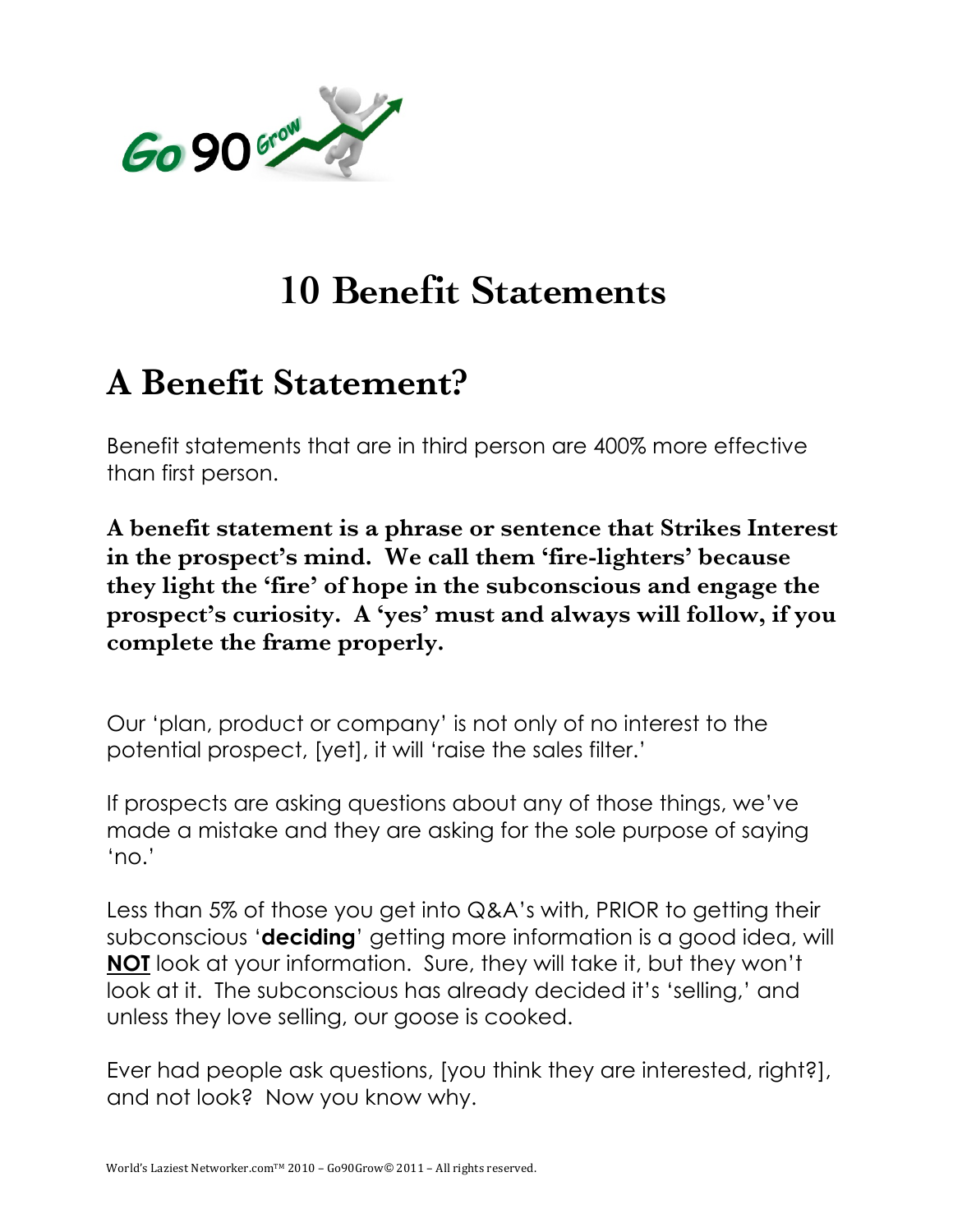Here are 10 benefit statements I love.

As you read them over, pause after each one and imagine what it would mean to you and notice how fast your subconscious starts connecting other 'good things' to that benefit statement.

Example: How to pay for their kid's education with no loans and no stress.

Pause and think about what it would mean to you and your kids. Notice how your mind instantly starts piling on benefits. A 'yes' comes more often and more quickly when this dynamic is set in motion.

What prospects may instantly imagine may be different than yours or mine, but it does not matter. It's positive and far more likely to get a 'yes' when the prospect, on their own, is thinking positively rather than negatively.

- 1. How to pay for their kid's education with no loans and no stress.
- 2. How moms can make more money part-time from home than their husbands do full-time.
- 3. How to get a \$100 tax rebate every week.
- 4. How to get .58 a mile every week for every mile they drive.
- 5. How secretaries can make more money part-time than their bosses do full time.
- 6. [5A] How plumbers can make more money part-time than the owners do full-time [Notice a pattern? Easy. You just got 100s of them, eh?].
- 7. How to get relief from arthritis naturally [or whatever aliment your product treats].
- 8. How real estate reps can build a great paycheck without giving up their real estate career [Never knock their profession. Even if they don't like it, they will defend it. When talking to semi-self employed people, generally sales types, add the phrase, 'without giving up their XXXXXXXXX career.' This makes it feel 'safe' to ask].
- 9. How to retire in 3 years at full pay.
- 10. How people can put a large part of their taxes into a retirement fund.